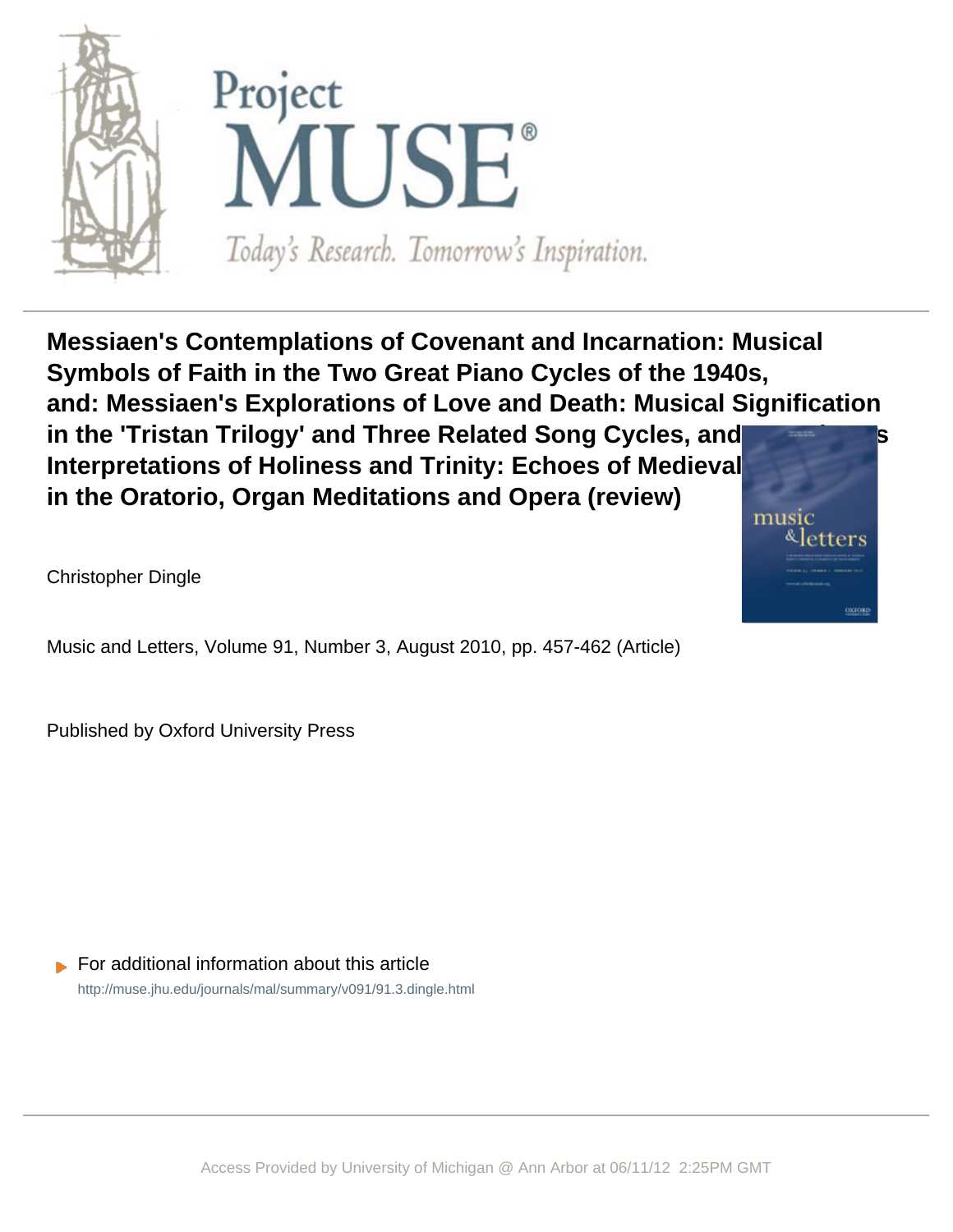work' (p. 133). Such statements are in marked contrast to the approach of earlier sections, providing analysis of the state of mind and motivations behind the events documented. They also raise questions of interpretation and meaning that future scholars can elaborate.

The journal entries are connected by a contextual narrative that aids in comprehension and readability. There are interpretative and bibliographic footnotes throughout, which augment Imogen's writings with largely unpublished materials found in the Britten^Pears Library. One small complaint: it is impossible to tell if the interpretative notes in the journal entries are those included by Imogen in her edited version, if they were added by Grogan, or if they represent a concatenation of the two.

After the diary ceases, Grogan returns to the biographical sketch covering the rest of Imogen's life, especially her central role in the burgeoning Aldeburgh Festival and her dedication to the promotion of her father's works. This section makes use of a wide variety of unpublished material held by the Britten^Pears Library, which is helpfully cited throughout.

The final section of the book, written by Christopher Tinker, focuses on Imogen's compositional output, and is really a short introduction to the annotated catalogue of works found subsequently. Here the prose style and approach of Imogen's The Music of Gustav Holst (3rd rev. edn., Oxford, 1986) and Michael Short's more recent *Gustav Holst* (Oxford, 1990) seem near ancestors. However, the brevity of the section and the relative unfamiliarity of the music prove problematic, despite lavish use of examples. Tinker's approach, to attempt a brief sketch of stylistic development within genres, ends up missing the forest for the trees, giving little sense of a continuum of stylistic traits that might unify her compositional output. No rationale emerges for the identification of a unique 'style'. Tinker acknowledges that many of the works discussed are unpublished and that most have received only a single performance, which makes the title of this section, inspired by a remark from Imogen upon hearing that her late string quintet was to be published—"A real composer": an introduction to Imogen Holst's musical style'—seem a bit overstated.

Taken as a whole, this volume could seem a little disjunct, given the approaches of its contributors and its origins as three separate projects (p. xvi). In its contradictions, though, lies its value. Strode's deeply respectful biographical sketch and Tinker's evangelizing account of Imogen's compositions seem

descended in tone, structure, and format from her own prose writings. The Aldeburgh Diary, though, coming as it does in the centre of this volume, throws Imogen's work as a historiographer and biographer into question. This was almost surely not the intention of the project, as the editorial decisions serve to simplify and streamline the presentation of the diary, rather than to show what Imogen withheld, and what she wanted to make available. For those interested in Britten and the culture of Aldeburgh this book will prove fascinating. Those who have read Imogen's writings, especially about her father, will perhaps come away more unsettled than satisfied. If she wanted substantial portions of her diaries withheld, what did she knowingly withhold about her father's biography? This book is well worth reading, as it provides a wealth of new biographical information about Imogen's life and personality. One can only hope that this is the beginning of a reassessment of Imogen Holst's 'life in music', for surely there remain more questions than answers.

> CHRISTOPHER SCHEER Utah State University doi:10.1093/ml/gcq032

- Messiaen's Contemplations of Covenant and Incarnation: Musical Symbols of Faith in the Two Great Piano Cycles of the 1940s. By Siglind Bruhn. pp. 296. Dimension and Diversity: Studies in 20th-Century Music, 7. (Pendragon Press, Hillsdale, NY, 2007,  $f(22.50.$  ISBN 978-1-57647-129-6.)
- Messiaen's Explorations of Love and Death: Musical Signification in the 'Tristan Trilogy' and Three Related Song Cycles. By Siglind Bruhn. pp. 288. Dimension and Diversity: Studies in 20th-Century Music, 9. (Pendragon Press, Hillsdale, NY, 2008. £22.50. ISBN 978-1-57647-136-4.)
- Messiaen's Interpretations of Holiness and Trinity: Echoes of Medieval Theology in the Oratorio, Organ Meditations and Opera. By Siglind Bruhn. pp. 229. Dimension and Diversity: Studies in 20th-Century Music, 10. (Pendragon Press, Hillsdale, NY, 2008.  $\mathcal{L}24$ . ISBN 978-1-57647-139-5.)

Among the numerous concerts, events, articles, and books prompted by the centenary of Messiaen's birth, it is hard to think of any more ambitious than the project undertaken by Siglind Bruhn. Producing a trilogy of books, each devoted to a significant portion of the composer's oeuvre and containing reams of new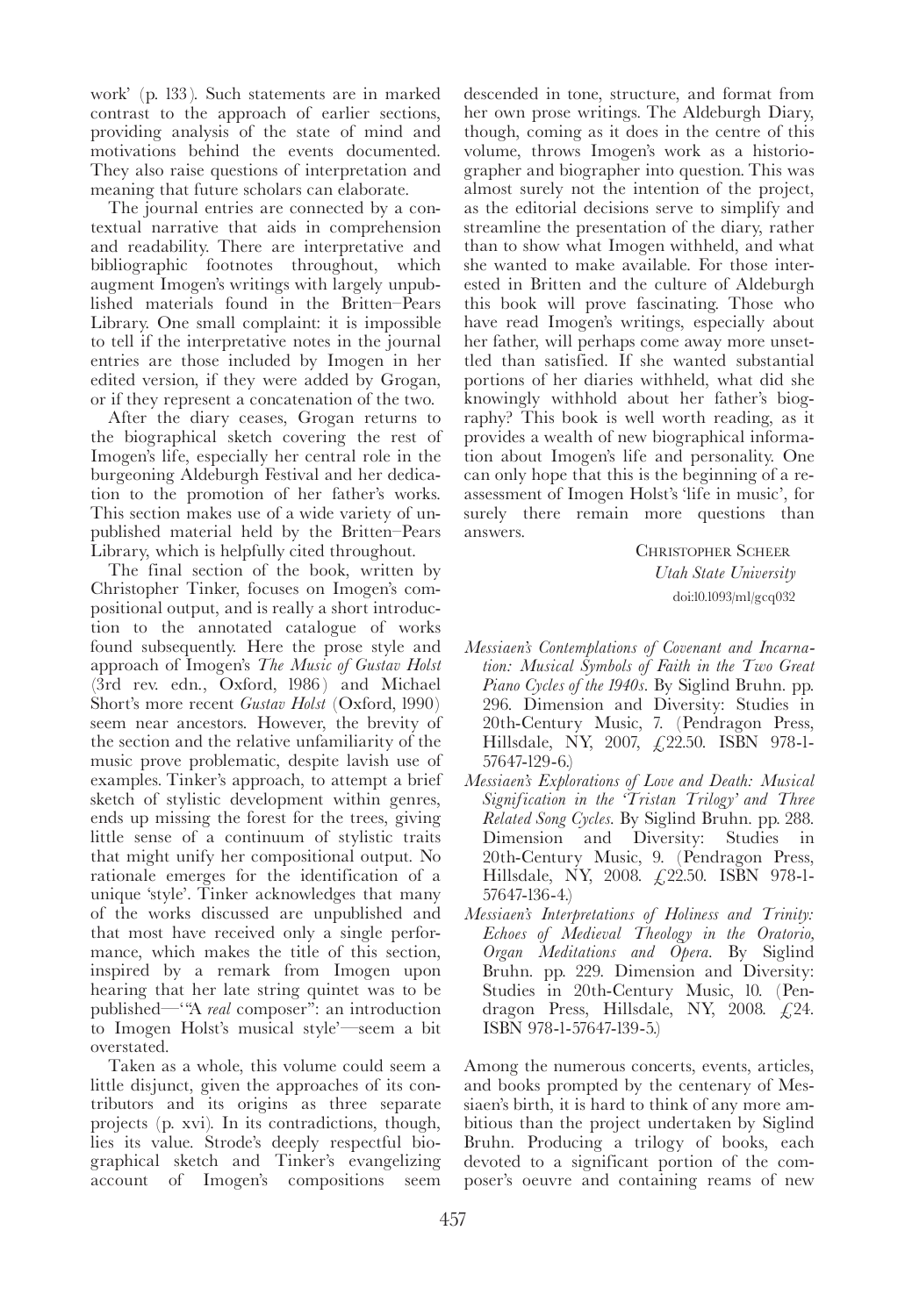analytical insight and commentary, is quite an undertaking. For all three books to appear in the course of little more than a year and, at the same time, produce parallel books in German and one in French, is a task befitting the monumental works of Bruhn's subject.

The titles of the books seem like essays in themselves, especially when put alongside the equivalent French and German offerings: Les Visions d'Olivier Messiaen (Paris, 2008); Messiaens musikalische Sprache des Glaubens (Waldkirch,  $2006$ ; Messiaen - Troubadour (Waldkirch,  $2007$ ); Messiaen - Theologien (Waldkirch, 2008). The first of the trilogy, Messiaen's Contemplations of Covenant and Incarnation: Musical Symbols of Faith in the Two Great Piano Cycles of the 1940s (henceforth Contemplations), is an examination of Visions de l'Amen (1943) and Vingt regards sur l'enfant-Jésus (1944); the second, Messiaen's Explorations of Love and Death: Musical Signification in the 'Tristan Trilogy' and Three Related Song Cycles (henceforth Explorations), looks at what might be regarded as the works devoted to love, namely the Tristan trilogy'-*Harawi*  $(1945)$ , Turangalîla-symphonie  $(1946-8)$ , and Cinq rechants  $(1948)$ —the song cycles Poèmes pour  $Mi$  (1936) and *Chants de terre et de ciel* (1938), and *Trois petites Liturgies*  $(1943-4)$ , even if it is stretching matters to call the latter a song cycle. The final volume, Messiaen's Interpretations of Holiness and Trinity: Echoes of Medieval Theology in the Oratorio, Organ Meditations and Opera (henceforth Interpretations) examines three major late works, La Transfiguration de Notre Seigneur, Jésus-Christ (1965-9), the organ cycle Méditations sur le mystère de la Sainte Trinité (1969) (though not, inexplicably, the equivalent cycle Livre du Saint Sacrement (1984)), and Saint François d'Assise (1975–83).

There is a similar pattern to each book, starting with background materials giving contextual information on some of Messiaen's sources, and outlining some general aspects of musical language and style, before undertaking a more detailed consideration of the music. Contemplations, for instance, outlines the musical information that might be regarded as a starter kit for anyone wishing to study Messiaen's music. This has been covered numerous times before, but rarely as well as here. Bruhn also provides perceptive comment on Messiaen's spiritual background and heritage, with a useful digest of the Catholic renewal in France that started in the late nineteenth century. The works are treated separately, though there are numerous cross-references. Bruhn provides useful background information to the specific approach (usually theological) taken in each,

before embarking on a hermeneutic traversal of the music.

An invaluable aspect of each volume is the information contained in the appendices. For Contemplations, there is succinct biographical information on Ernest Hello and Columba Marmion, the two theologians whose thought profoundly influenced Visions de l'Amen and Vingt regards respectively. For Explorations, there are summaries of the various myths, stories, and poems that feature in the 'Tristan Trilogy', notably the various incarnations of the Tristan myth itself, but also the stories behind figures such as Vivian, Perseus, and Piroutcha, stories by Poe, and poems by Breton, as well as the full texts for the various vocal works discussed. A list of birds used in the works discussed, as well as the opera's libretto, make up the appendices in Interpretations. If these seem a little more prosaic, this final volume begins with an impressive exposition of the manner of influence exerted by St Thomas Aquinas on Messiaen. Bruhn points out that it is to the thought and writings of Aquinas that Messiaen turned whenever he wished to explore the qualitative nature of the sacred, whether God, the resurrected, or the transfigured Jesus *(Interpretations, 35)*. Similarly, the opening material in Explorations includes much perceptive material on possible sources of inspiration. One particular piece of detective work exemplifies numerous other finds. In the preface to Vingt regards, Messiaen mentioned an 'old tapestry' as being influential. Bruhn has identified this anonymous artwork as being part of the medieval 'Apocalypse of Angers' sequence of tapestries. Crucially, this clarifies both Messiaen's comments in the preface and helps with the understanding of 'Regard de l'Onction terrible'.

The generally excellent contextual information is merely a prelude for the discussion of the specific works. While including much analytical comment, this is harnessed to a hermeneutic approach primarily aimed at supplementing the theological and spiritual understanding of these works. Each cycle is explored on a movement-by-movement basis, though often grouped by issue and to reflect Bruhn's structural insights. The self-conscious pièce de résistance in each case is the final summation, in which 'Messiaen's musical subtext' for the relevant work is unfurled.

Few composers more readily invite a hermeneutic approach than Messiaen. Nonetheless, an exploration of what hermeneutic analysis means in the context of this particular composer, and an indication of Bruhn's views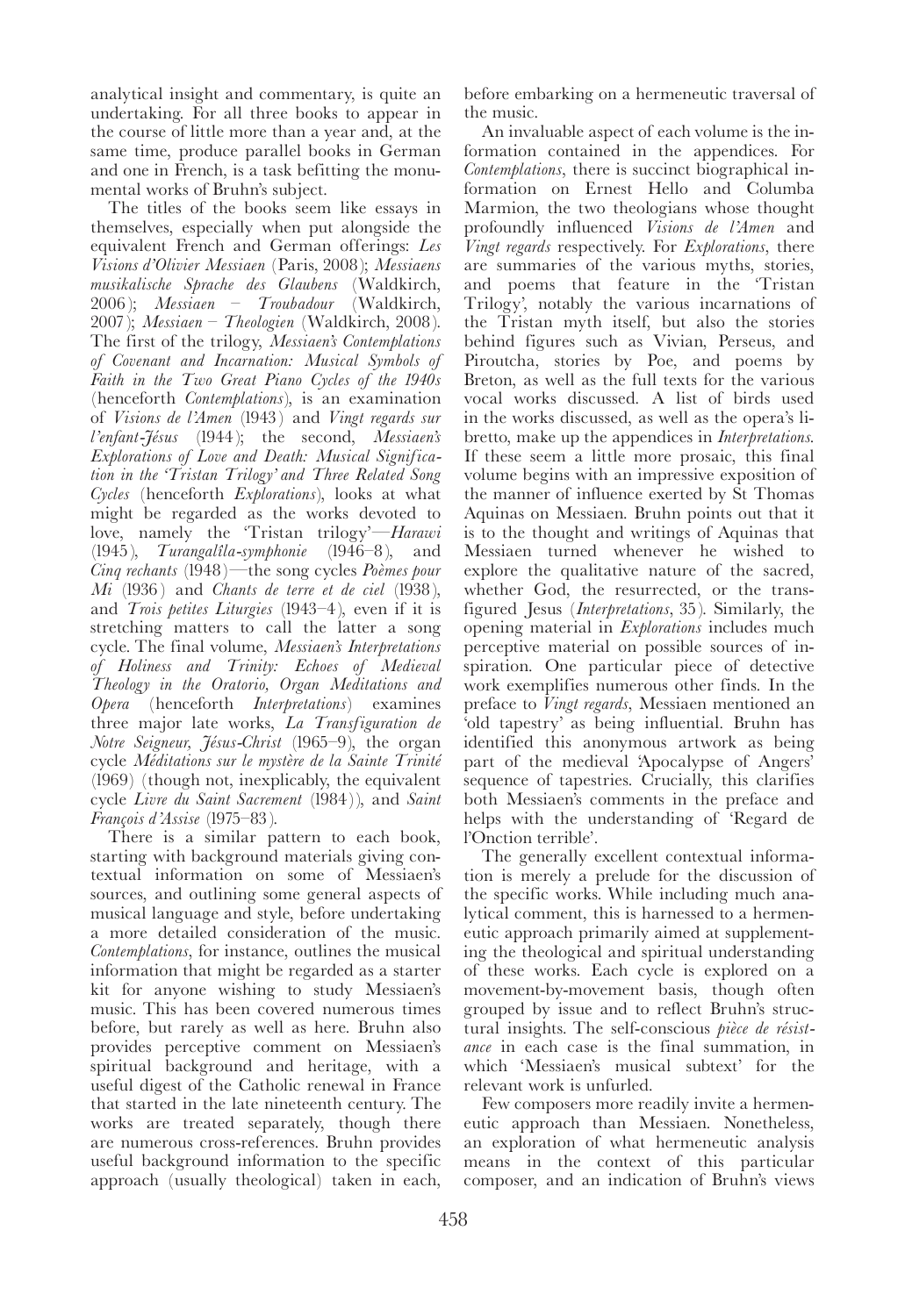on the extent of what can and cannot be inferred from the score, might have neutralized some of the myriad questions arising in this trilogy, with the first book provoking more than its fair share. As a composer who never lost his faith in music's ability to portray and to convey, and who developed key components of his compositional apparatus at a remarkably early age, the argument is rarely whether the music has meaning, but what the precise nature of that meaning might be.

While it can be discussed in purely musical terms, there is little in Messiaen's output that might be described as abstract. Indeed, it might be thought that Messiaen himself told us so much of what his music is about that a hermeneutic analysis would do little more than regurgitate the composer's prefaces and interviews in more convoluted form. However, just as his analytical comments on his music frequently raise as many questions as they provide answers, there is much more locked up within this music than is perceptible at the surface. In this respect, Bruhn establishes the case for the hermeneutic approach convincingly. Nonetheless, with three books devoted to decoding Messiaen's scores, it would have been beneficial to have some discussion of the nature of meaning for this particular composer, the different levels at which symbols and symbolism might work, and, crucially, where the limits of what can be deduced might lie.

From his profound Roman Catholic faith, Messiaen would have been quite comfortable with the notion that, depending upon context, an object can fulfil different functions, have radically different symbolism attached to it, can substantively change what it is, and can be two entirely different things at the same time. This is most apparent in the Christian view of Christ, or, more specifically, in the Catholic doctrine of transubstantiation, but it permeates Messiaen's faith even more deeply. Returning to the musical sphere, for Messiaen an E major triad would have a red or orange-red colour, it could be part of the overall colour of a transposition of one of his modes, it might capture an aspect of a bird's plumage, or it might embody Christ's glory. Crucially, it might on occasion simply function as an E might on occasion simply function as an E<br>major triad, or even just the pitches E<sup>t</sup>, G<sup>#</sup>, and B<sup>n</sup> . The question for the hermeneutic analyst is whether, in the latter case, the E major triad also contains resonances of the other meanings for Messiaen. Can a chord have meaning? Can a single note have meaning? Or, more accurately, did Messiaen imbue a particular chord or note with

meaning? If so, did it always have the same or similar meaning? Bruhn repeatedly suggests a consistency of meaning within works, and often infers meaning between works, but the degree to which she is convincing, even to a reader sympathetic to her aims and objectives, is variable.

In the extensive, detailed commentary on the music, Bruhn reveals much of value. She is especially astute regarding recurrent patterns, whether in terms of metastructure, or the detail of individual chords, or aspects of layout where the symbolism (like some aspects of Bach) is more visual in the score than in the sounding of the notes. There are also numerous telling, original insights spanning movements or works, such as noting that the distinctive sighing motif at the climax of 'Le baiser de l'Enfant-Jésus' is strongly reminiscent of the earlier 'Regard de la Croix'. Moreover, these sighs come in the section marked 'Arms extended toward love', prompting Bruhn's observation that 'his extended arms will later be nailed to the beam of the cross on Golgotha' (Contemplations, 190). Then there are her comments comparing the expectations of Poèmes pour Mi and the Trois petites liturgies:

The earlier songs  $[Po\`{e}mes\; pour\; Mi]$  are generally taken as love songs. Audiences therefore feel puzzled to realize that they are essentially shaped by the composer's pervasive struggle with what he perceives as the demands of his faith. In the Trois petites Liturgies, the situation is reversed. The titles suggest meditations on religious doctrines ...but, as Messiaen's introductory comment shows, the three Liturgies are essentially about love. (*Explorations*, 120)

In terms of the cyclic themes in  $T$ urangalîla, Bruhn rejects Robert Sherlaw Johnson's characterization of the 'statue theme' as male and the 'flower theme' as female, making a convincing case for viewing them as differing types of female (Explorations, 202). Equally telling is her observation, in Interpretations, of the striking conjunction of horizontal and harmonic thinking in the Angel's utterances in Saint François d'Assise, the melody being harmonized in thirds, yet tracing a path through diminished seventh chords. Bruhn's convincing thesis here is that Messiaen uses octave-halving intervals (minor thirds and tritones) for the terrestrial, whereas the divine, specifically Christ, draws upon major thirds.

No analysis can be comprehensive, of course, so it is inevitable that Bruhn overlooks some features that might support her points. For instance, the astute discussion of the chords that make up the first piano's carillon in the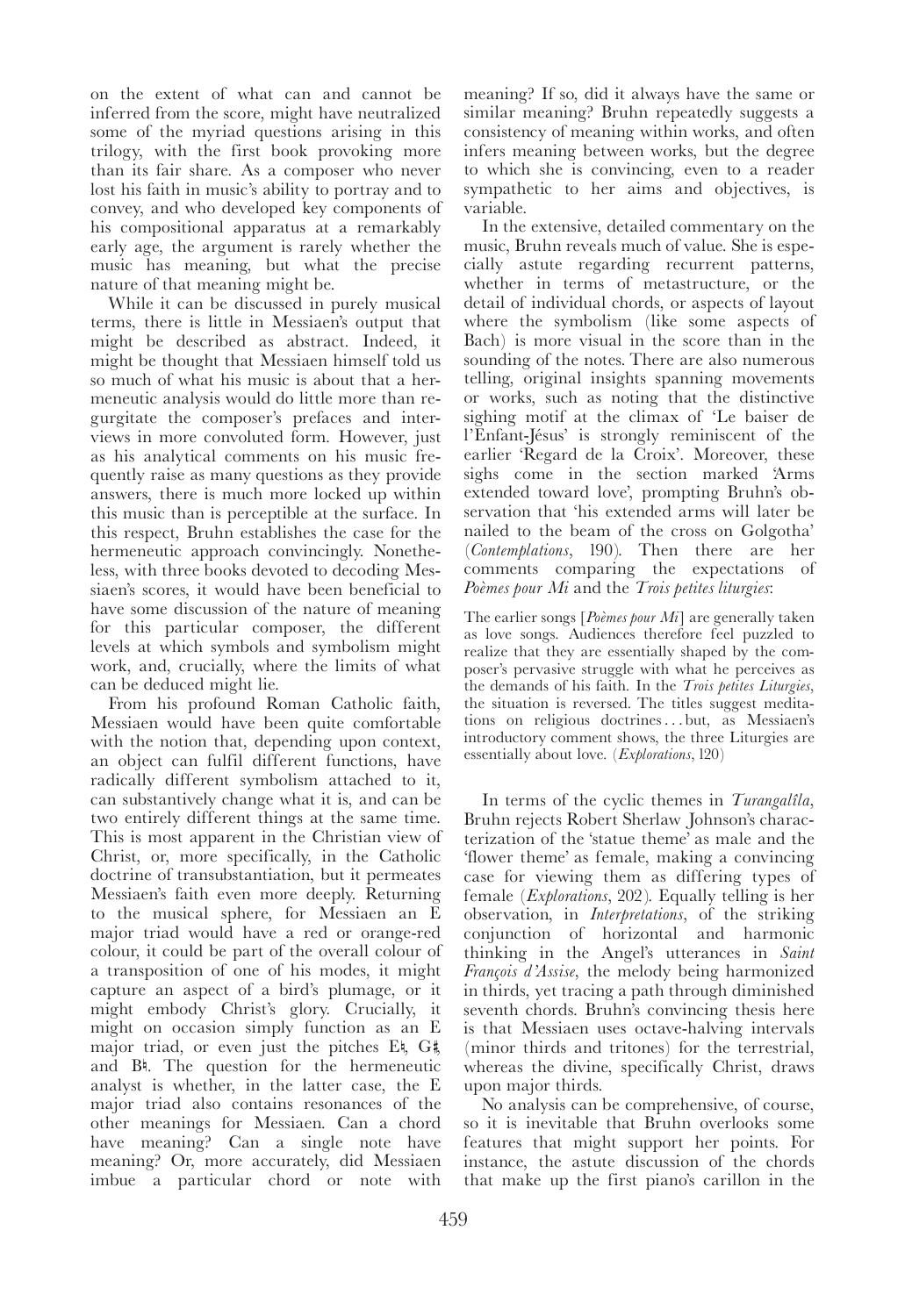opening movement of Visions de l'Amen unpicks its symbolic symmetries convincingly. It is rather surprising, then, that Bruhn has overlooked the fact that the chords comprise alternating bands of the whole-tone scale (Messiaen's mode 1), a sonority the composer generally tends to utilize when his intention appears to be to imprint as little of himself on the music as possible.

Amidst the myriad analytical observations, there are also some more puzzling assertions. For instance, Bruhn asserts that the opening version of the theme in 'Regard du Temps' is the variant, and the subsequent, shorter, version is the basic form, without really explaining her reasoning. She also states that Messiaen's 'music knows two prominent ''home keys''', identifying them as F# major and E major (Contemplations, 50), yet this overlooks the importance of A major, which suffuses the Visions de l'Amen and Trois petites liturgies, and is the tonal goal of Des canyons aux étoiles..., Un Sourire, and Eclairs sur l'au-delà.... Bruhn interprets E major as being 'the key devoted to the glorification and praise of God', stating that it is 'the tonality of humankind's answer to God's love' (Contemplations, 50). While it is true that the two 'Louanges' from the Quatuor pour la fin du Temps are movements of praise, E major more often represents the glory of God, specifically Christ, rather than God's glorification, whether in the opening movement of L'Ascension, throughout La Transfiguration, and in key movements of Des canyons and Éclairs. The latter two works are overlooked by Bruhn to the extent that  $\hat{E}$ *clairs* seems barely to exist.

More worrying, though, is that amidst the vast amount of insight there are rather too many occasions where Bruhn undermines her position by overstating her case. For instance, speaking of the coda of 'Amen du jugement', she states that:

the dominance of the E-major triad, which seems secure given that E is reinforced in five octaves, is called into question by an Ab major chord in the central register. Extrapolating from the spiritual interpretation of the pitch E and/or the key E major, the pitch  $\mathbf{A}$  and /or the  $\mathbf{A}$  major chord *must* be read as the converse of pious obedience (Contemplations, 116; my emphasis).

While it *might* be read as such, it is difficult to see why Ab must be viewed as the antithesis of pious obedience, making this just one of a number of cases of reading an interpretation into the text rather than drawing meaning from it deductively. It is all the more puzzling given that Bruhn has already noted that, in the

final movement, the 'theme of Creation' is transposed from A to C sharp, and again to F major before returning to A major (Contemplations, 88-9). On this occasion, rather than arguing that these transpositions create a fundamental change of meaning, Bruhn simply notes that they create different modal colours, and decides that this process is analogous to the multiplicity of colours in St John's vision of the celestial city. This is more convincing, and can be supported by what we know of Messiaen's colour associations, and the fact that he emphasized that he viewed the modes not as scales, collections of pitches, or harmonies, but as colours. The nature of the second and third modes, Messiaen's two favourites, means that harmonies and fundamental pitch relationships a major third apart are commonplace in his music.

Unsurprisingly, numerology plays an important part in Bruhn's discussions. It is undoubtedly the case that Messiaen used number symbolism extensively, and it is useful to delve beyond the most obvious examples. In order to emphasize her observations, Bruhn frequently capitalizes her numbers, a trait that rapidly becomes wearing:

the first piano juxtaposes a THREE-part texture in which a phrase of FIVE palindromes is repeated THREE times ... The basic element is here a chromatic motif built from THREE different pitches, which is accompanied in the inner voices by THREEFOLD 'sigh' with appoggiaturas resolving in contrary motion, and in the lowest voice by an equally chromatic THREE-tone descent. (Contemplations, 98)

In this instance, the fact that the 'THREE-tone descent' is actually three semitones  $(G_F-F-E)$ does not help matters.

While much of the numerology is absorbing, the difficulty is, as Ruth Tatlow has pointed out with regard to Bach studies (Bach and the Riddle of the Number Alphabet (Cambridge, 2006 )), it is all too easy to get a little carried away. On occasion, the capitals are mercifully absent, but there is a sense that, rather than the prevalence of certain numbers being noted and interpreted, the evidence is being marshalled to fit the numbers:

It is certainly no coincidence that [Messiaen's] three explicit references to the Crucifixion all happen in movements appearing under the number VII: see Jésus accepte la souffrance', the seventh movement in the organ cycle La Nativité du Seigneur (1935), 'Regard de la Croix', the seventh movement in the piano cycle Vingt regards sur l'Enfant-Jésus (1944), and 'Les Stigmates', the seventh tableau of the opera Saint François d'Assise. (Interpretations, 44)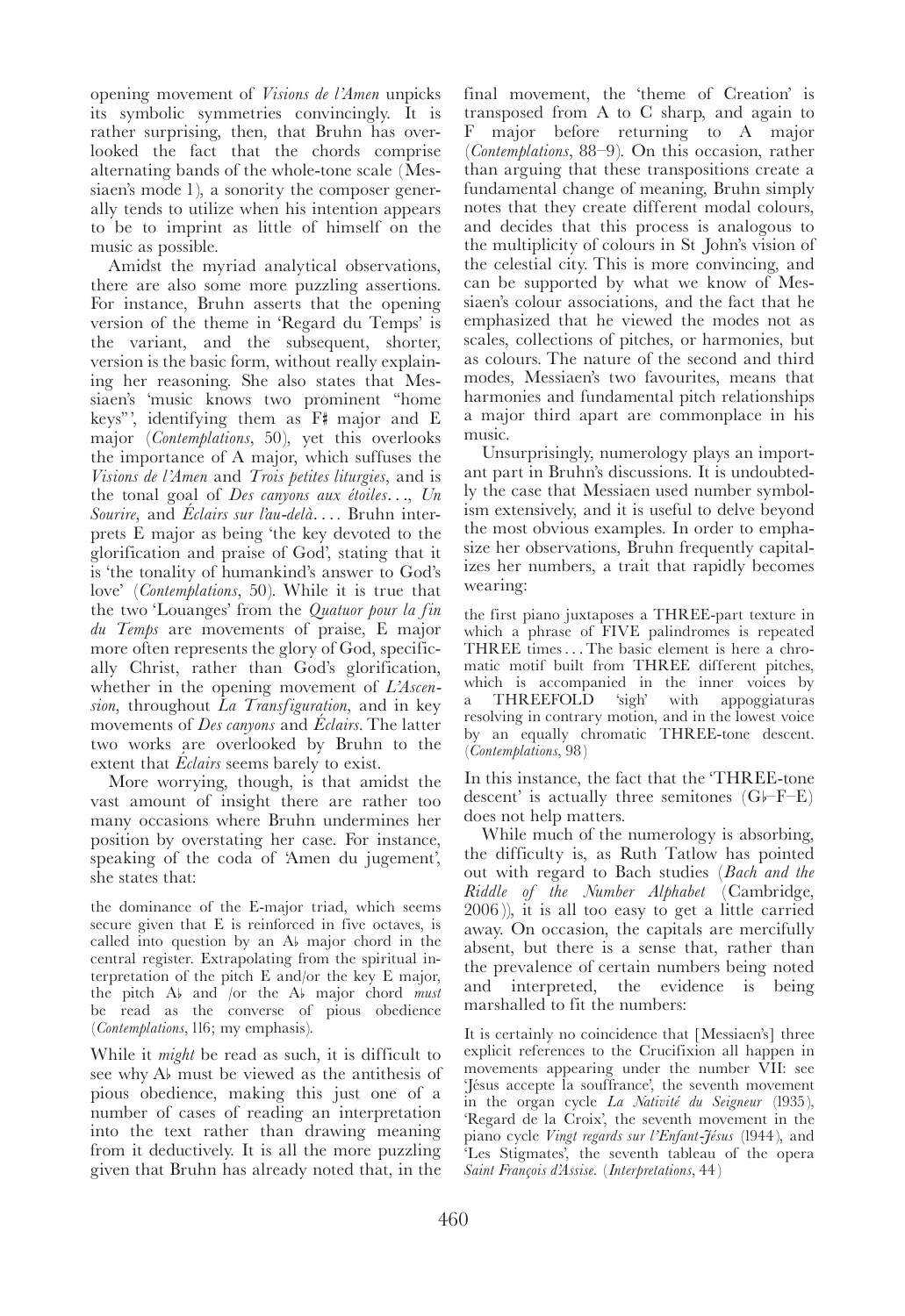A reasonable observation, except that it overlooks two other movements in which the crucifixion is clearly the subject matter: 'Amen de l'Agonie de Jésus', the third movement of *Visions de l'Amen*, and 'les ténèbres', the ninth movement of *Livre du Saint Sacrement*, both of which are at least as explicitly about the crucifixion as the three movements cited by Bruhn.

Like some of the analyses of Rudolf Réti, there are periodic instances of Bruhn trying too hard to make a point, and lapsing into selective use of evidence in the process. A prime case arises in the categorization of works in the introduction to the second book, *Explorations*. Bruhn lists compositions in three groups, the first being works with biblical, liturgical, or mystical titles, the second works centred upon birds, and the third those dedicated to the idea of love. The first thing to note is that Bruhn assumes that the titles encapsulate the entirety of the content. The second is that the categories are regarded as mutually exclusive in this listing, so that each work only appears once. This results in the absurdity that Des canyons aux étoiles..., despite its explicit religious content, is termed a birdsong work, while  $\dot{E}$ clairs sur l'au-delà... (in an all too rare mention) is a biblical work, despite containing far more birdsong than *Des canyons*, and being one of Messiaen's greatest movements on the subject of love. The seminal Chronochromie receives no mention at all, yet one movement from Sept Haïkaï, 'Les oiseaux de Karuizawa', is included.

While this merely illustrates the dangers of trying to place such works in neatly defined boxes, Bruhn then goes a step further and tries to demonstrate a symmetry of subject matter in Messiaen's compositions around the midpoint of his life. This is a fundamentally flawed notion on several fronts. To start with, the mid-point of Messiaen's life was not the midpoint of his career. Even if it were, Messiaen would not have known this (as demonstrated by his erroneous assumption that he would die upon completing Saint François in 1983). And so on, and so forth. Assigning significance to such coincidences is tempting, but ultimately misleading. What will have made Bruhn excited is that the mid-point of Messiaen's life did coincide with a change of direction, following the completion of *Turangalila* and *Cinq rechants*. The point she goes on to make, which is interesting and valid, is that there is a change at this point from works focusing on love to works focusing on birdsong. This is broadly true, and is an important observation, but it has nothing to do with Messiaen being halfway through his life. The frustration is that, as with Réti, Bruhn's points generally do make sense, but the periodic tendency to move beyond the credible is in danger of undermining confidence in her many solid propositions.

Elsewhere, there is also a tendency to state what Messiaen believed without any supporting evidence from the man himself (even though plenty exists). When he is actually quoted (directly or indirectly), references are frequently omitted. Such oversights are not uncommon. Proofreading is poor, with numerous factual and typographical errors. Some are of analytical detail, such as the false assertion that minor triads can be formed 'on each of the eight steps' of mode 2 (the octatonic scale—Bruhn may mean minor thirds). Then there are numerous typographical slips, like describing 'Regard du Temps' as being the tenth rather than ninth movement of the Vingt regards (Contemplations, 177), stating that movements I and XIII open the two Septenaries of La Transfiguration rather than I and VIII (*Interpretations*, 60), and that Livre du Saint Sacrement has twenty rather than eighteen movements (Interpretations, 97). Such errors may be symptomatic of a desire to have the books published in time for Messiaen's centenary.

While generally excellent on the modes, Bruhn is on much shakier ground when discussing the later chord types. She seems unaware that the 'chord on the dominant' evolved into the accords à renversements transposés, a set of sonorities that dominates Messiaen's later music. As if we did not have enough overlapping and frequently confusing names for chords from Messiaen, she adds two of her own epithets, taking the pitches and calling them the 'two cluster mode' and 'imitation Christi' mode. She highlights a prominent sequence found at key moments in Saint François, and ponders 'why would Messiaen, whose musical language is famous for the consistency of its elements, have conceived for and highlighted in this work a new application of an otherwise fairly inconspicuous vertical aggregate?' (Interpretations, 174). Well, the simple answer is that he did not, as he had prominently used the exact sequence for the lake music in La Fauvette des jardins.

Overall, though, Bruhn's traversal of numerous, diverse sources is impressive, going substantially beyond anything yet attempted in Messiaen studies, so she can be forgiven for also including some material, such as on the genesis of the Vingt regards, or the debates of 'le cas Messiaen', which neither adds anything new to what is already known, nor enhances